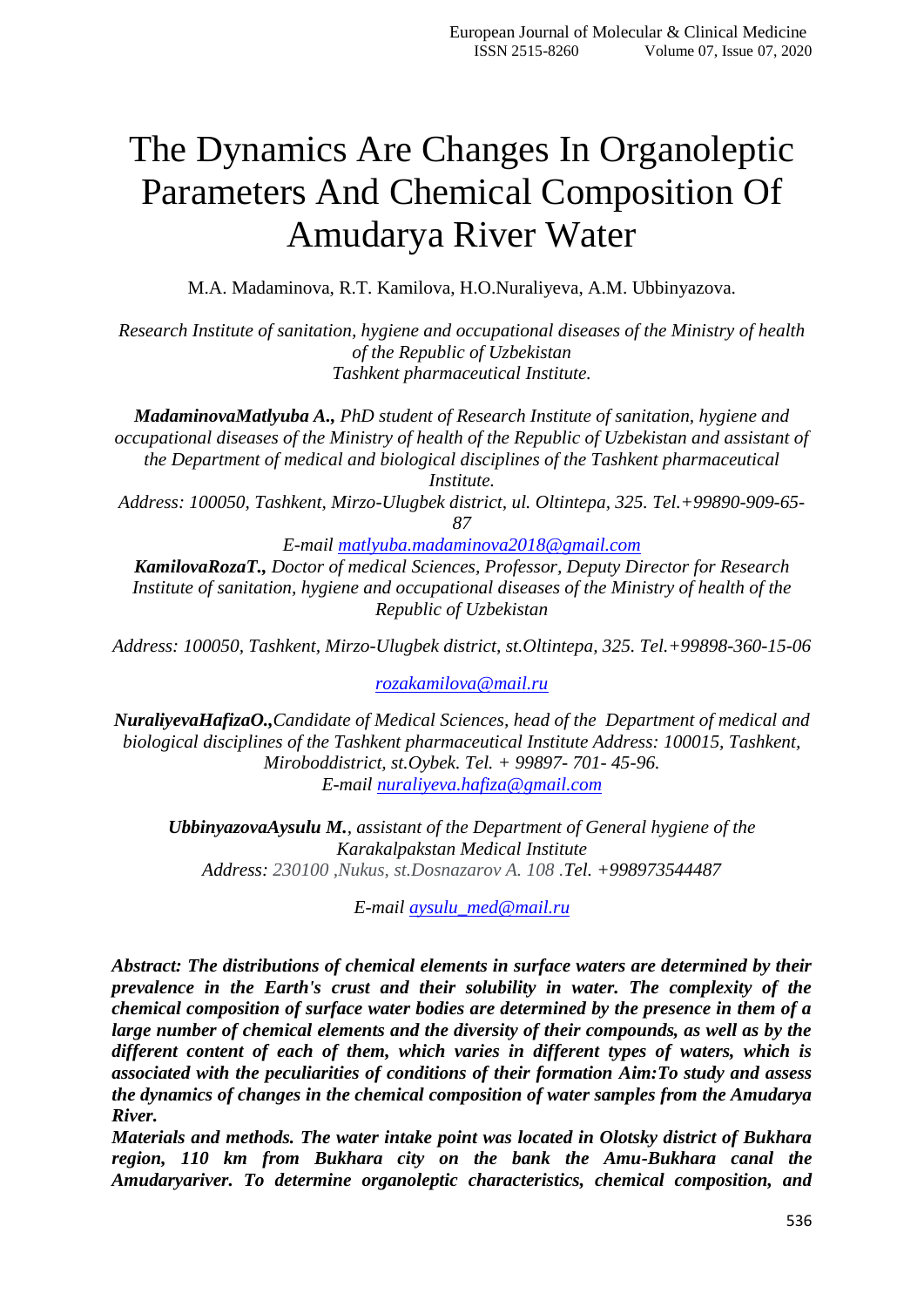*mineralization of water, water samples were taken in compliance with all official requirements [9, 10]. The studies were carried out during the last 5 years (2015-2019) and primary and repeated studies were conducted every 2 years.*

*Results.It was found that during the period of observation, all indicators, and components affecting organoleptic properties of Amudarya River water - iron, manganese, copper, zinc, fluorine, SSFA, polyphosphates were within the norm, except for the content of petroleum products and BOС5, which were above the upper limits of the norm in some samples. But this increase in the standard is of random nature and does not reflect the true state of water quality of the AmudaryaRiver at the point of water intake.*

*Conclusions.It was found that organoleptic indices and some indicators of water mineralization, as well as ammonia nitrogen, nitrite nitrogen, nitrate nitrogen, sulfate, chlorides in samples of Amudarya River water in primary and repeated studies was mainly within the normative values (O'zDSt 950-2011). The absence of nitrites indicates that there is no fresh contamination of the studied water body. It is proved that no increase in inorganic concentrations (aluminum, beryllium, arsenic, mercury, lead, etc.) were found in samples of Amudarya River water in comparison with normal values, but some parameters of toxic chemical elements (calcium) remain stably high for the whole period of observation. It is established that according to these studied parameters the studied water is suitable for use by the population for household and cultural and domestic purposes, but when providing the population with drinking water, it is necessary to keep in mind the constantly increased content of water salinity (calcium).*

*Key words: dichlorodymethyltetramethane, dichlorodiphenyldichloromethyl methane, ichlorodiphenylldichloroethylene,Amudaryariver, BOC-biochemical oxygen consumption,SSFA-synthetic surfactants,mineralisation* 

## **1. INTRODUCTION**

Surface water resources in Uzbekistan are quite diverse. There are large and small rivers flowing through the territory of the country. Besides rivers, there are hydrotechnical constructions used for household, irrigation, energy, and other purposes. The largest rivers used for the water supply of the country and water use of population are Amudarya and Syrdarya [1, 8].

The Amudarya originates at the confluence of the Panj and Vakhsh rivers. Apart from Panj and Vakhsh, the main tributaries are include Surkhandarya and Kafirnigan. The former tributary of Zeravshan no longer flows into Amudarya. The average annual flow of the Amu Darya basin is about 78 km<sup>3</sup>. The Amudarya delta suffers from reduced runoff and poor quality water resources that have a negative impact on ecosystems. Reduced runoff of the Amudarya caused by the withdrawal and discharge of river water exacerbates problems related to water quality[4].

Factors negatively affecting the water quality of the Amudaryainclude: domestic waste disposal sites; return water from irrigation systems; insufficient capacity of sewerage networks; floods, mudflows, earthquakes; floods and landslides, coastal erosion and land degradation; flow regulation of the river that changes its regime and others [3, 4].

The chemical composition of surface water bodies is a set of dissolved mineral and organic substances in different states. About 80 of 87 stable chemical elements installed in the Earth's crust were found in open reservoirs [6, 7, 12].

The distributions of chemical elements in surface waters are determined by their prevalence in the Earth's crust and their solubility in water. The complexity of the chemical composition of surface water bodies are determined by the presence in them of a large number of chemical elements and the diversity of their compounds, as well as by the different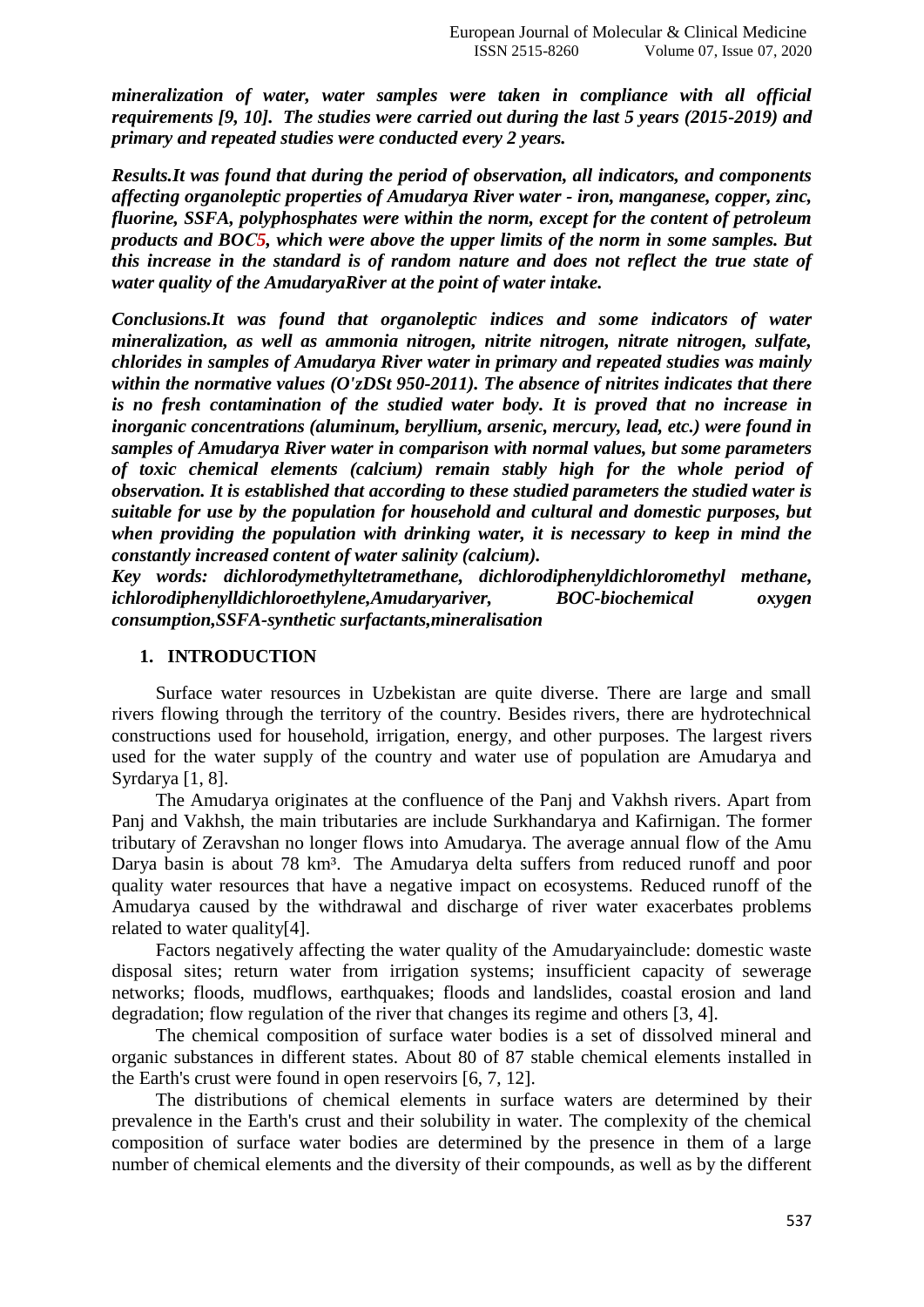content of each of them, which varies in different types of waters, which is associated with the peculiarities of conditions of their formation [2, 6, 8, 11].

Drinking water for the population and used for various purposes from open and closed reservoirs in our republic are regulated by O'zDSt (SSRUzb), SanPiN and other normative and methodological documents of the Republic of Uzbekistan [5, 9, 10].

#### **2. MATERIALS AND METHODS**

The water intake point was located in Olotsky district of Bukhara region, 110 km from Bukhara city on the bank the Amu-Bukhara canal the Amudaryariver. To determine organoleptic characteristics, chemical composition, and mineralization of water, water samples were taken in compliance with all official requirements [9, 10]. The studies were carried out during the last 5 years (2015-2019) and primary and repeated studies were conducted every 2 years.

Water sampling was carried out in the same conditions. Samples transportation was carried out traditionally. During transportation, attention was paid to the protection of samples from physical (direct sunlight, high temperature, mechanical effects), chemical (ingress of various natural and artificial pollutants) and biological factors (ingress of pathogenic, conditionally pathogenic and saprophytic microflora from the external environment).

Organoleptic methods and photometric methods were used to determine taste, odor, chromaticity, and turbidity. The determination of total hardness is based onformation of a strong complex compound of trillion "B" with calcium and magnesium ions. The definition was performed by titration in the presence of an appropriate indicator. The dry residue was determined by the weight method. Determination of sulfate content by the complexometric method is based on the deposition of SO2-4 ions in an acidic medium by barium chloride in the form of barium sulfate, followed by its dissolution in the titrated solution of trillion "B" with reverse titration by magnesium chloride solution in the presence of the corresponding indicator. The chlorine ion content in water was determined by titration with nitric acid mercury in the presence of biphenylcarbazone indicator. The method for determining nitrates is based on the reaction of nitrates with sodium salicylic acid in the presence of sulfuric acid with the formation of nitrosalicyl salt. Determination of nitrate-nitrogen was conducted colorimetric method using sulfonyl acid and α-naphthylamine.

Methods for determining total iron based on the interaction in a highly acidic environment of oxide iron and rhodanide with the formation of a red-colored complex compound of rhodium iron. Quaternary ammonium was determined by the chemical method with Nessler solution and QUANTOFIX QUIT test strips (Germany). The determination of polyphosphates was performed by the colorimetric method. Toxic chemical elements were determined on the basis of Methodical instructions 8m/254-2011 approved by the Ministry of Health of the Republic of Uzbekistan with the help of Optima 2100 DV optical emission spectrometer with inductively coupled argon plasma (OES ICP) Perkin Elmer (Germany).

## **3. RESULTS**

The results of the primary study show that some organoleptic indicators of Amudarya River water are close to drinking water (the selected standard is O'zDSt 950-2011). The results of the odor and hydrogen index (pH) were within the norm, only chromaticity 2 times, and turbidity 4.3 times higher than the selected norm (Table 1).

The results of the primary study show that some organoleptic indicators of Amudarya River water are close to drinking water (the selected standard is O'zDSt 950-2011). The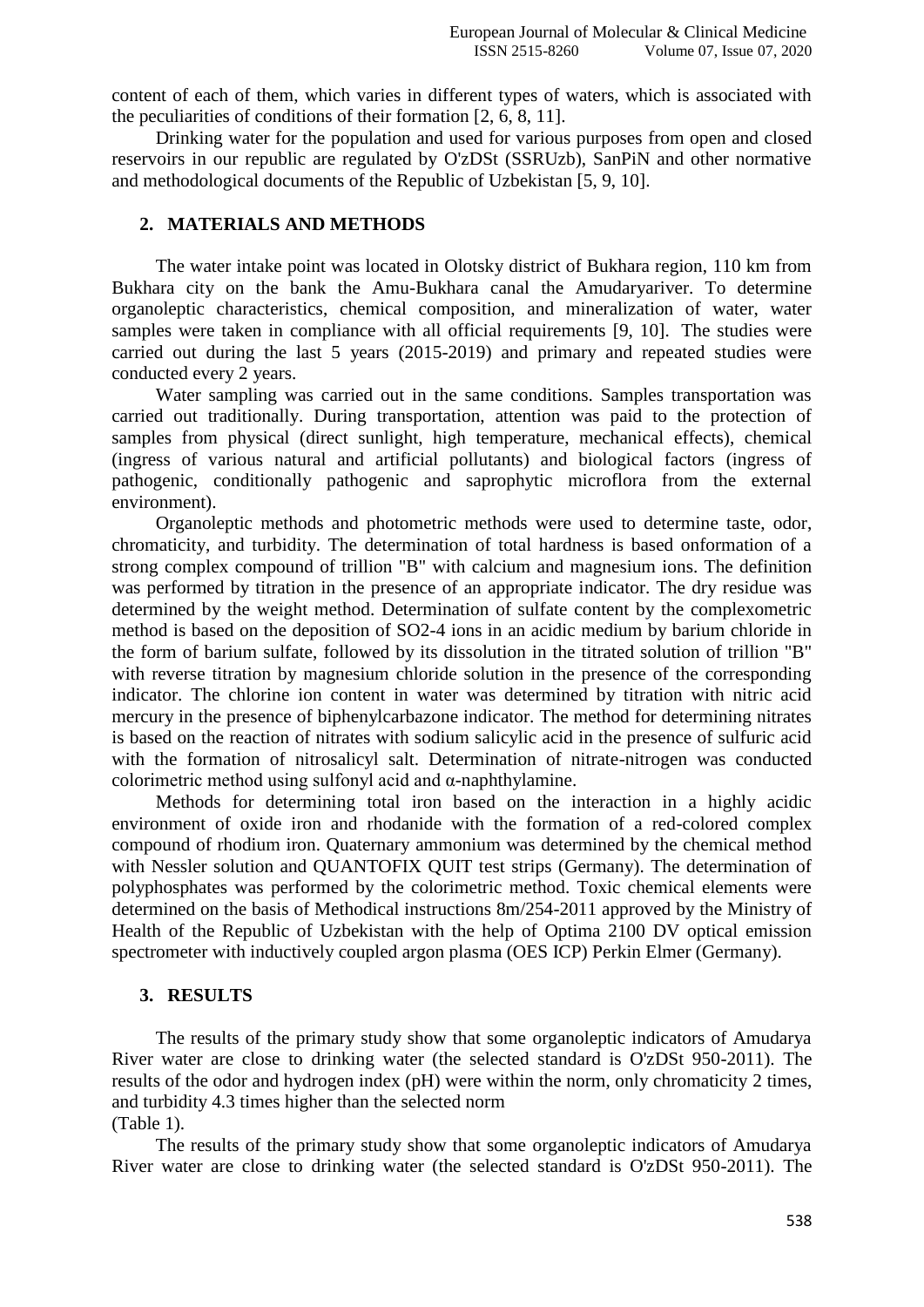results of odor and hydrogen index (pH) were within the norm, only chromaticity 2 times, and turbidity 4.3 times higher than the selected norm

The total mineralization or dry residue in our primary studies was at the normal level, amounting to 433.6 mg/dm3 (0.43 MAC) against 1000 mg/dm3 in the selected standard.

In terms of permanganate oxidation the values were also within the normative values (0.42 MPC) - 2.09 mgO2/dm3 in the studied water against 5.0 mgO2/dm3 in O'zDSt 950- 2011.

The total hardness of the water we studied (5.0 mg-eqv/dm3- 0.71 MPC) was within the normal values (normal 7 mg-eqv/dm3).

The chloride content in drinking water was normalized within 250-350 mg/dm3 (O'zDSt 950-2011). Chloride detectability in studied water samples averaged 109.5 mg/dm3 (0.44 MPC), which is 2.3 times lower than the permissible concentration.

Sulfates in drinking water are normally allowed up to 400 mg/dm3 (O'zDSt 950-2011). Sulfate content in water samples we studied was 183.9 mg/dm3 (0.46 MPC), which is 2.2 times slower than the norm.

Nitrates in drinking water are allowed up to 45 mg/dm3 (O'zDSt 950-2011). In the conducted primary studies, in samples of water from the Amudarya River, they were released in low amounts (on average 14.0 mg/dm3 - 0.31 MPC).

The presence of large amounts of nitrate nitrogen or nitrite in the water may indicate fresh contamination with nitrogen-containing organic substances. In our studies, nitrites from the water samples were determined in low amounts (0.041 mg/dm3, 0.014 MPC) and several dozen times lower than normal values (normal to 3.0 mg/dm3).

Comparative results of primary and repeated studies show that in primary studies chromaticity and turbidity parameters were 2.0 and 4.3 times higher respectively, while other organoleptic and water salinity parameters were within the normal range. The results of repeated trials differed in that almost all indicators were within the normal MPC values.

Thus, the results obtained show that the organoleptic indices and some parameters of water mineralization studied by us, as well as ammonia nitrogen, nitrate nitrogen, nitrate nitrogen, sulfate, and chlorides in water samples of the Amudarya River at the point of water intake were mainly within the normal values (O'zDSt 950-2011). The absence of nitrites indicates that there is no fresh contamination of the Amudarya River.

Further studies were devoted to studying the chemical composition of the water under study.

Obtained results of primary researches show that the content of chemicals in samples of Amudarya river water at the point of water intake was within normal values.

The results of repeated studies show that the content of chemicals in samples of Amudarya River water was within normal values (Table 2).

According to the standard, iron content in water samples should not exceed 0.3 mg/dm3. In the water samples under study, the iron content was established at the standard level (0,3 mg/dm3), making 1,0 MPC.

Determination of manganese, copper, and zinc content showed that they were not found in the water under study, although the standard allows a certain amount of them in the water samples - respectively up to 0.1 mg/dm3, 1,0 mg/dm<sup>3</sup>  $\mu$  3,0 mg/dm<sup>3</sup> (0,43 MPC).

The results obtained allow us to conclude that the parameters of these chemical elements in the investigated water samples were in the norm according to O'zDSt 950-2011.

Fluorine content according to the standard is allowed up to 0.7 mg/dm3, and in our investigations the content of this element in water, samples were 0.3 mg/dm3 (0.43 MPC), which is within the limits of the selected standard.

The content of oil products and anionic synthetic surfactants (SSFA) are also important parameters of the quality of the tested water, so they are standardized in O'zDSt 950-2011.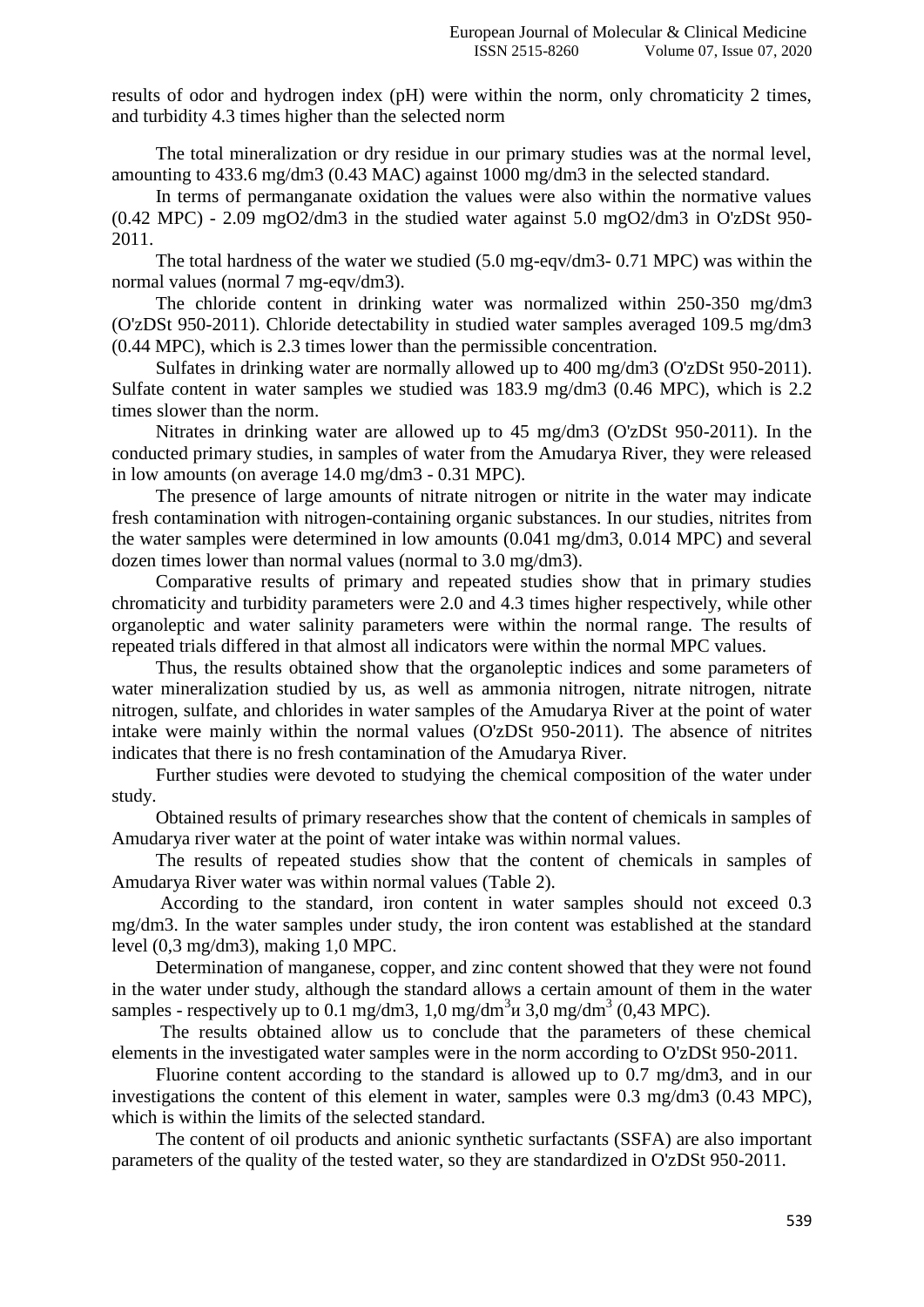The results of repeated studies show that the content of SanR&N in the tested water samples was  $0.11 \text{ mg/dm}$   $3(0.22 \text{MPC})$ , which is within the standard (up to  $0.5 \text{ mg/dm}$ ).

But parameters of oil products in the water samples under study were sharply increased up to 1.77 mg/dm3, though the norm up to 0.1 mg/dm3 is 17.7 MPC. It should be emphasized that the repeated analysis of water samples from the same point after 1 week showed the opposite result, i.e. the obtained repeated result was equal to 0.1 mg/dm3, which is within the norm. The increased parameter in the first sample study seems to be connected with single contamination of the water of the investigated reservoir and accidental ingress of oil products into the reservoir water area.

Polyphosphates are one, two, and three substituted compounds of phosphoric acid, up to 3.5 mg/dm3 are allowed in water according to the standard. The number of polyphosphates in water samples was relatively low (2.7 mgR/dm3 - 0.77 MPC).

In addition, the biochemical oxygen consumption (BOC) of water for 5 days (BOC 5) was slightly increased to 4.0 mgO2/dm3 (1.3 MPC), while the norm was 3.0 mgO2/dm3. This seems to be due to the water sampling site (water intake point), which has a high degree of siltation, a large number of reeds, and marshy banks. We are convinced that if the water intake meets modern requirements, the described parameter will be at the level of the norm. Our beliefs are supported by the results of numerous studies of BOC5 and BOC 20 previously conducted by domestic researchers in the water of the Amudarya River and reservoirs in Uzbekistan [1, 2, 3, 5, 8], where all the above parameters were within the standard.

These parameters, except for petroleum products, SSFA, BOC 5 were studied in primary studies from the same water sampling point. In those studies, all the results were also within the norm. It means that there were no natural or artificial factors having a negative impact on these parameters during this past time.

We also studied the content of inorganic components in water samples from this water source. According to the indicators of inorganic components, the studied water is considered safe and can be recommended for use by the population for household and cultural purposes.

Besides, 19 parameters of salts of heavy metals and other elements in samples, the water of Amudarya River were determined, 4 (21,05%) of these 19 parameters were not found, 15 (78,95%) parameters were within the normative values for drinking water. Only 2 parameters were found in noticeably large amounts - calcium 2,4526 mg/dm3 and sodium 3,2056 mg/dm3. This increase indicates an increased content of these elements in water samples of the investigated river.

We have conducted repeated studies to study the content of inorganic components, as well as salts of heavy metals and toxic elements in water samples of this water source. The results obtained are given in Table 3.The results obtained show that the content of all the above inorganic components (chemical elements) were within the standard or were not detected at all. The given data indicate that in terms of the content of these parameters of water samples the quality of the examined water meets the standards adopted in the Republic of Uzbekistan (O'zDSt 950-2011 and O'zDSt 951-2011).

Out of 12 parameters 8 (66,67%) were not detected, and the remaining 4 (33,33%) were at the boundary of normal values. The same results, corresponding to water quality standards, were obtained as a result of primary studies, which indicates no changes in these parameters in the dynamics of studies within several years.

At the same time, there were also conducted studies on the content of toxic chemical elements, the definition of which is not obligatory according to O'zDSt 950-2011 (Table 4), but are of great importance for determining the quality of the studied water samples from various sources, including surface water bodies (Amudarya River).Table 4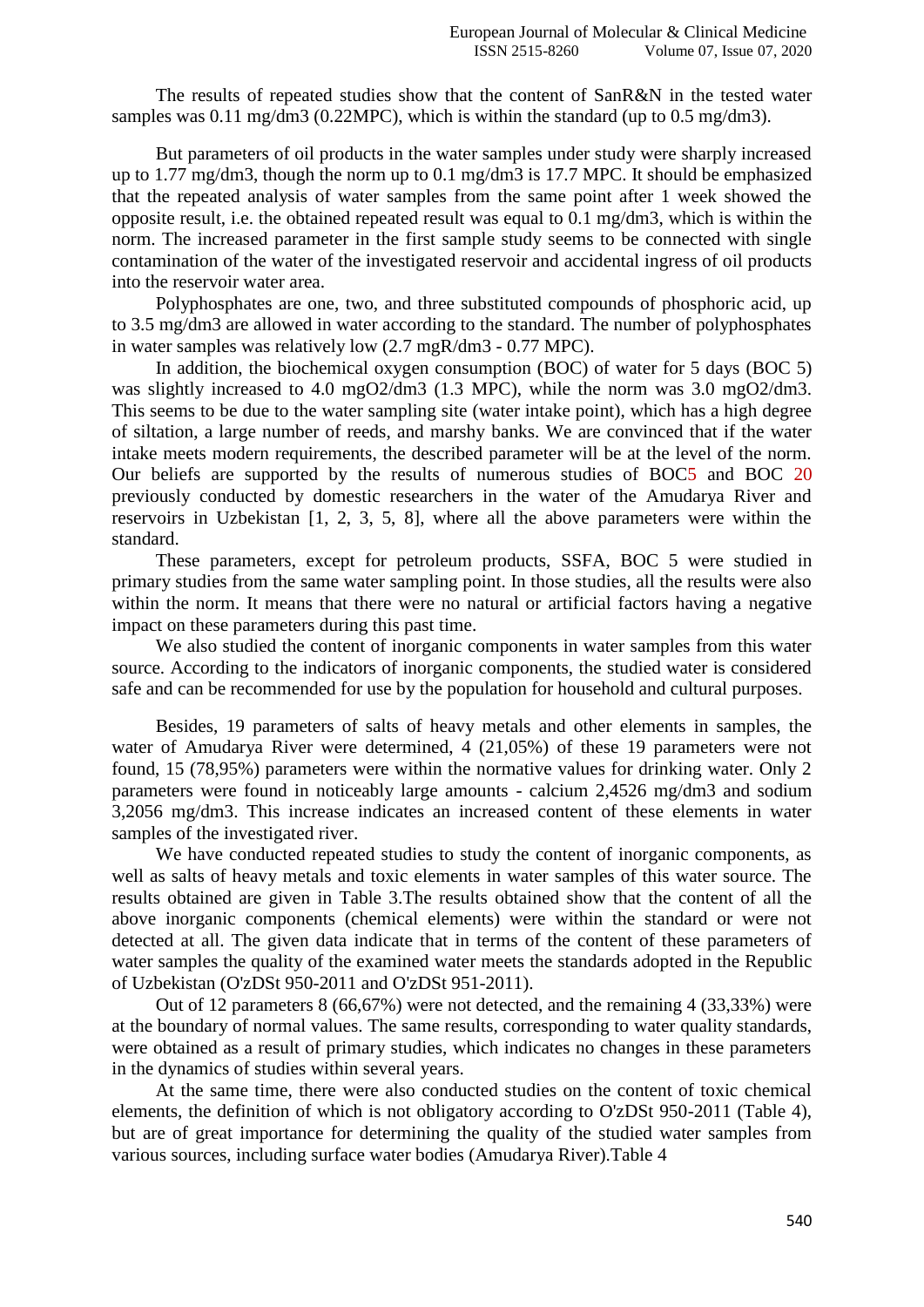Out of 13 indicators, 5 (38.46%) were not detected in 7 (53.85%) parameters. The analysis shows that high calcium content (67,2187 mg/dm3) was found in the water samples under study.

Such a high content of calcium in the studied water, apparently, is connected with constant high mineralization of water of water bodies of Uzbekistan, including the Amudarya River.

In our previous studies, we obtained close to today's indicators, and then we noted increased content of calcium (2,4526 mg/dm3) and sodium (3,2056 mg/dm3) in the studied water. If, over time, the sodium content has decreased to the standard level, the calcium content has remained high to date.

It is established that according to these studied parameters water is suitable for use by the population for domestic and cultural purposes, but when providing a population with drinking water it is necessary to keep in mind constantly increased content of water salinity (calcium).

The next stage of research was the study of pesticide content in studied water. This definition was carried out by traditional methods (MU №012-3/0010 and MU №012-3/0012 gas chromatographic method) based on SanPiN RU "Hygienic norms of pesticides in environmental objects and food products". The residual content of  $\alpha$ -,  $\beta$ - and  $\gamma$ -isomers of hexachlorocyclohexane (HChCH), dichlorodymethyltetramethane (DDT), and its metabolites (DDD, DDE) was determined.

The above-mentioned pesticides were not found in primary and repeated studies, so the absence of pesticides in the water of the studied reservoir is constant and stable. According to these indicators, water meets all requirements of O'zDSt 950-2011.

The obtained data allowed to unify the methodology of determining the chemical composition of samples of Amudarya River water and assess the efficiency of water use in this reservoir for household and cultural and domestic needs of the population. In addition, the results of these studies make it possible to monitor water quality and improve water use efficiency and safety.

#### **4. CONCLUSIONS.**

1. It was found that organoleptic indices and some indicators of water mineralization, as well as ammonia nitrogen, nitrite nitrogen, nitrate nitrogen, sulfate, chlorides in samples of Amudarya River water in primary and repeated studies was mainly within the normative values (O'zDSt 950-2011). The absence of nitrites indicates that there is no fresh contamination of the studied water body.

2. It was found that during the period of observation, all indicators, and components affecting organoleptic properties of Amudarya River water - iron, manganese, copper, zinc, fluorine, SSFA, polyphosphates were within the norm, except for the content of petroleum products and BOС5, which were above the upper limits of the norm in some samples. But this increase in the standard is of random nature and does not reflect the true state of water quality of the Amudarya River at the point of water intake.

3. It is proved that no increase in inorganic concentrations (aluminum, beryllium, arsenic, mercury, lead, etc.) were found in samples of Amudarya River water in comparison with normal values, but some parameters of toxic chemical elements (calcium) remain stably high for the whole period of observation. It is established that according to these studied parameters the studied water is suitable for use by the population for household and cultural and domestic purposes, but when providing the population with drinking water, it is necessary to keep in mind the constantly increased content of water salinity (calcium).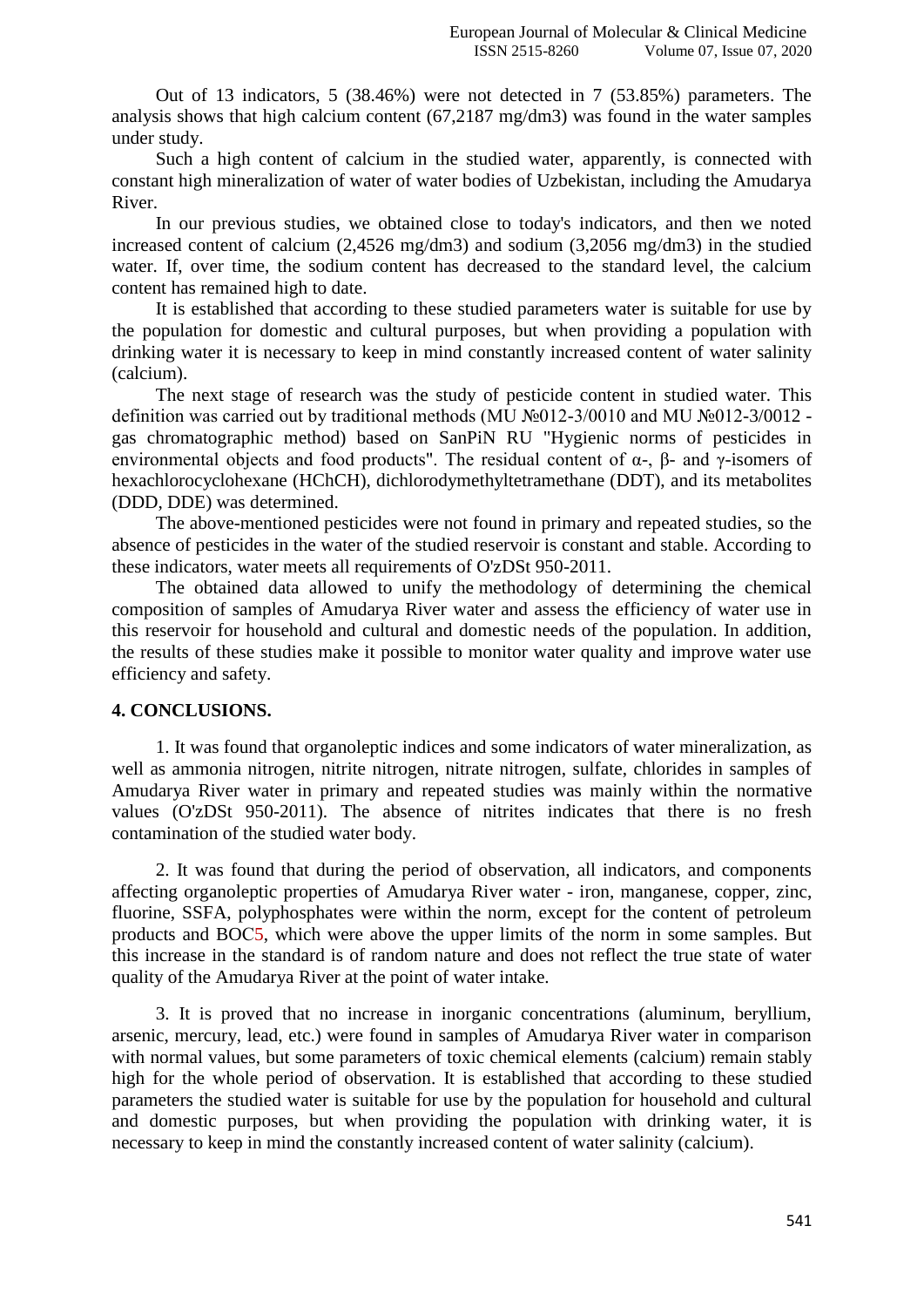4. It is proved that no pesticides -  $\alpha$ -,  $\beta$ - and γ-isomers of HChCH, DDT and its metabolites (DDD, DDE) were found in water samples of Amudarya River during the whole period of observation. According to these indicators, water meets all requirements of O'zDSt 950-2011.

## **5. REFERENCE**

- [1] Almatyov B.I., Nuraliev N.A., Tetyukhina L.G., Tupichina M.G. Comparative analysis of indicators of the chemical composition of water reservoirs in Uzbekistan // Journal of theoretical and clinical medicine. - Tashkent, 2014. - № 4. - С.43-46.
- [2] 2. Almatov B.I., Nuraliev N.A., Nuralieva H.O. Analysis and evaluation of seasonal dynamics of indicators of the chemical composition of some reservoirs // Hygiene and Sanitary. - Moscow, 2017. - №1. - С.148-152.
- [3] Iskandarova, S.T.; Iskandarova, G.T. Secure water supply prophylaxis of infectious and parasitic diseases (in Russian) // International scientific journal. - 2016. - №3. - – С.36-39.
- [4] Assessment of transboundary water conditions in the region: assessment of transboundary rivers, lakes, and groundwaters in Central Asia // UN Economic Commission for Europe. Geneva, 2010. - EE/MP.WAT/ WG.2/2011/11
- [5] SanPiN RU <sup>1</sup>0318-15 "Hygienic and anti-epidemic requirements to water protection in the territory of the Republic of Uzbekistan".
- [6] Rock M.G. Content of chemical elements in drinking water consumed by residents of Moscow // Vestnik of Saint-Petersburg State Medical Academy n.a. A.V. Saint-Petersburg. I.I.Mechnikov St. Petersburg State Medical Academy. - Vestnik of St. Petersburg State Medical Academy named after I.I.Mechnikov, 2004. - №3. - – С.114- 115.
- [7] Skorobatkin V.V., Kirichkova S.N., Osipova E.A., Denisenko E.V. Drinking Water Quality and Population Health // Zdravookhraneniye Rossiyskoy Federatsii. - Moscow, 2011. - №4. - – С.38-39.
- [8] Shoumarov S.B., Tetyukhina L.G., Nuraliev N.A., Tupichina M.G. Chemical Composition of Reservoir Water in Uzbekistan, Distinctive Features from Other Surface Ponds: a Review // Journal of Theoretical and Clinical Medicine. - Tashkent, 2012. - №7. - С.41-44.
- [9] O'zDSt 951-2011. Sources of centralized household and drinking water supply. Hygienic, technical requirements, and selection rules.
- [10] O'zDSt 950-2011. Drinking water. Hygienic requirements and quality control.
- [11] Chen Z., Yu D., He S., Ye H., Zhang L., Wen Y., Zhang W., Shu L., Chen S. Prevalence of Antibiotic-Resistant Escherichia coli in Drinking-Water Sources in Hangzhou City // Front Microbiol. - 2017. - N16. - P.1133-1136.
- [12] Su M., Jia D., Yu J., Vogt R.D., Wang J., An W., Yang M. Reducing the production of taste and odor by deep-living cyanobacteria in drinking water reservoirs by regulation of water level // Sci Total Environ. - 2017. - N1(574) - P.1477-1483.

## 1. Table 1.

2. Organoleptic indicators and mineralization parameters of Amudarya River water samples (primary studies)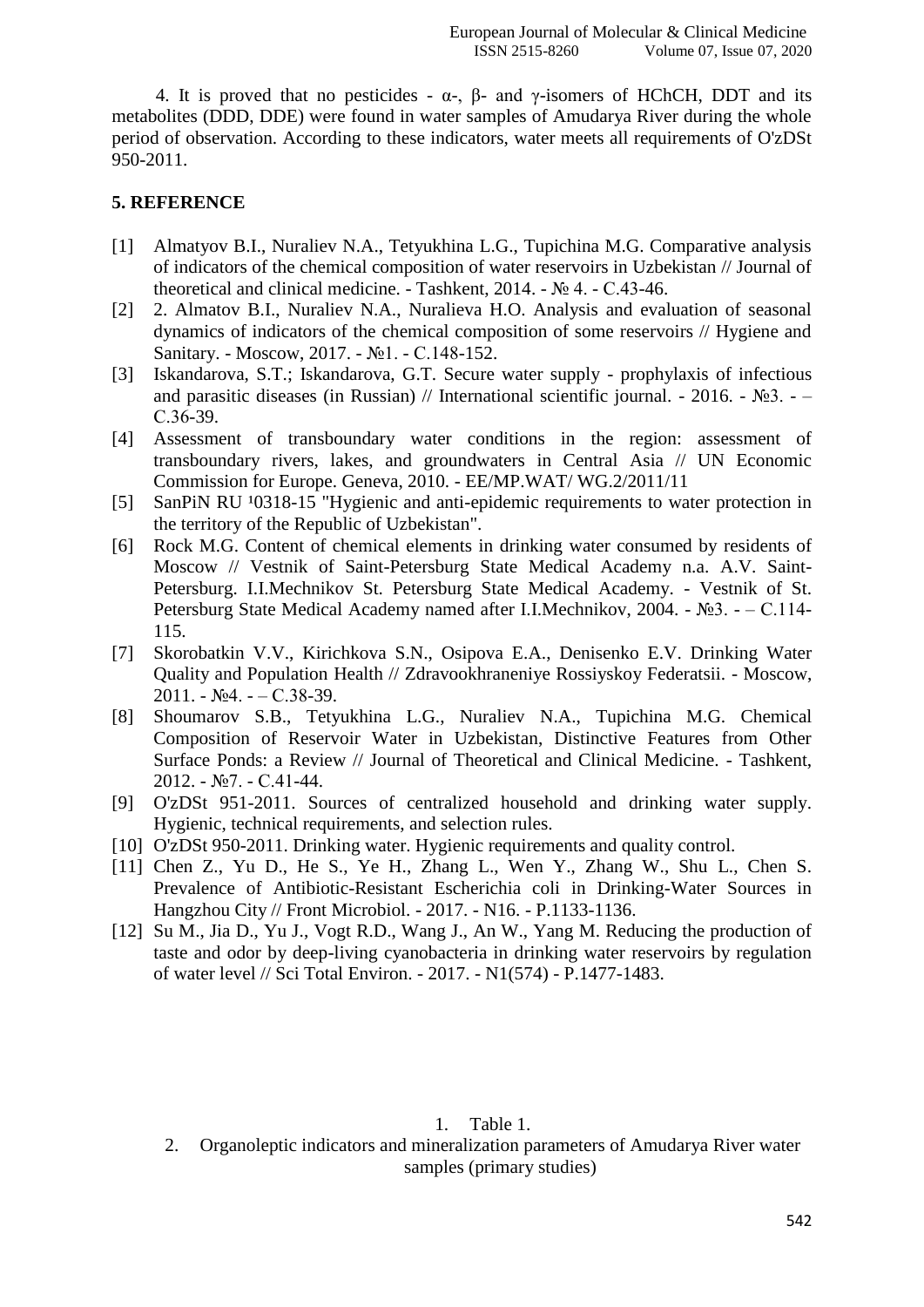| <b>Comparable parameters</b>                                    | <b>Name of indicators</b> |                       |
|-----------------------------------------------------------------|---------------------------|-----------------------|
|                                                                 | O'zDSt 950-2011           | <b>Research Water</b> |
| Smell, Points                                                   | $\overline{2}$            | $\mathbf{1}$          |
| Turbidity, mg/dm3                                               | 1,5                       | 6,4                   |
| Color, °                                                        | 20                        | 38,9                  |
| Hydrogen index (pH)                                             | $6-9$                     | 7,2                   |
| mineralization<br>Total<br>$\langle$ dry<br>residue),<br>mg/dm3 | 1000                      | 433,6 (0,43 MPC)      |
| Total hardness, mg-eq/dm3                                       | $\overline{7}$            | 5,0 (0,71 MPC)        |
| Calcium hardness mg-eq/dm3                                      | $\overline{7}$            | 3,4 (0,49 MPC)        |
| Chlorides, mg/dm3                                               | 250                       | 109,5 (0,44 MPC)      |
| Sulphates, mg/dm3                                               | 400                       | 183,9 (0,46 MPC)      |
| Nitrates, mg/dm3                                                | 45,0                      | 14,0 (0,31 MPC)       |
| Nitrites, mg/dm3                                                | 3,0                       | $0,041$ $(0,014$ MPC) |
| Permanganate oxidation, $mgO2/dm3$                              | 5,0                       | 2,09 (0,42 MPC)       |

3. Note: The error of the used methods is  $\pm 10\%$ .

4. Table 2

# 5. Indicators and components (chemical composition) affecting organoleptic properties of Amudarya River water

| Comparable parameters                       | Nameofindicators |                         |
|---------------------------------------------|------------------|-------------------------|
|                                             | O'zDSt 950-2011  | <b>Research Water</b>   |
| Iron, $mg/dm3$                              | 0,3              | $0,3(1,0 \text{ MPC})$  |
| Manganese, mg/dm <sup>3</sup>               | 0,1              | Not detected            |
| Copper, $mg/dm3$                            | 1,0              | Not detected            |
| Fluorine, $mg/dm3$                          | 0,7              | $0,3(0,43 \text{ MPC})$ |
| Zinc, $mg/dm3$                              | 3,0              | Not detected            |
| Petroleum products, $mg/dm3$                | 0,1              | $1,77$ (17,7 MPC)       |
| SSFA anionic, $mg/dm3$                      | 0,5              | $0,11$ $(0,22$ MPC)     |
| Polyphosphates, $mgP/dm3$                   | 3,5              | $2,7(0,77 \text{ MPC})$ |
| $BOC_5$ , mgO <sub>2</sub> /dm <sup>3</sup> | 3,0              | $4,0(1,3 \text{ MPC})$  |

6. Note: The error of the used methods is  $\pm 10\%$ .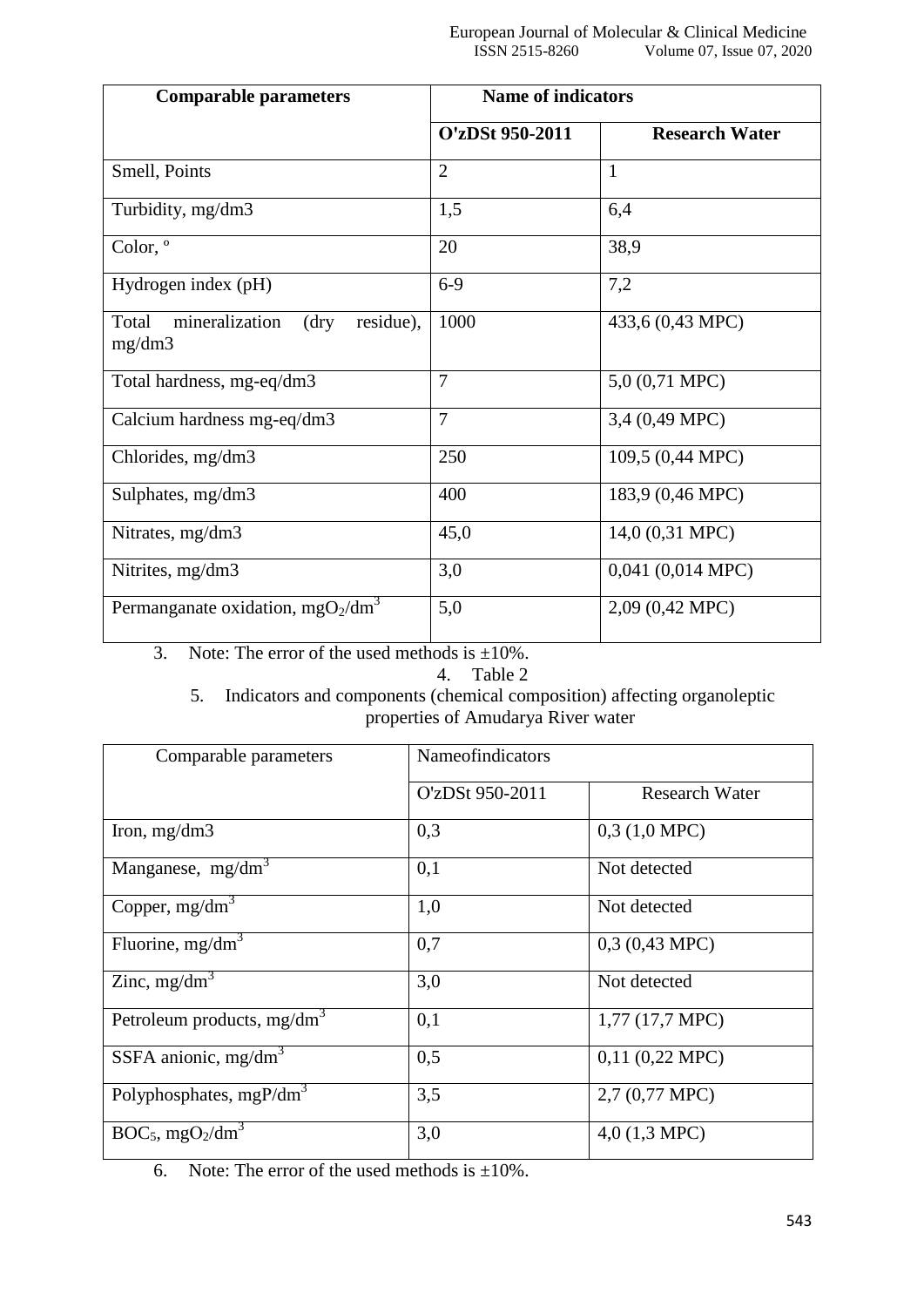7. Table 3

8. Comparative indicators of inorganic components in samples of Amudarya River water, definition of which is prescribed by O'zDSt 950-2011 (repeated studies)

| Indicators or components | O'zDSt 950-2011 | <b>Results obtained</b> |
|--------------------------|-----------------|-------------------------|
| Aluminum, $mg/dm3$       | 0,2             | $0,00226(0,01$ MPC)     |
| Beryllium, $mg/dm^3$     | 0,0002          | 0,00013 (0,65 MPC)      |
| Bor, $mg/dm^3$           | 0,5             | Not detected            |
| Cadmium, $mg/dm3$        | 0,001           | Not detected            |
| Molybdenum, $mg/dm3$     | 0,25            | Not detected            |
| Arsenic, $mg/dm3$        | 0,05            | Not detected            |
| Nickel, $mg/dm3$         | 0,1             | Not detected            |
| Mercury, $mg/dm^3$       | 0,0005          | Not detected            |
| Lead, $mg/dm^3$          | 0,003           | Not detected            |
| Selenium, $mg/dm3$       | 0,01            | $0,0037$ $(0,37$ MPC)   |
| Strontium, $mg/dm3$      | 7,0             | $0,1787$ $(0,03$ MPC)   |
| Chrome, $mg/dm3$         | 0,05            | Not detected            |

# Table 4

Indicators of toxic chemical elements in water samples Amudaryarivers (repeated studies)

| <b>Indicators</b> | <b>Units of measurement</b> | <b>Received results</b> |
|-------------------|-----------------------------|-------------------------|
| Calcium           | $mg/dm^3$                   | 67,2187                 |
| Lithium           | mg/dm <sup>3</sup>          | 0,00087                 |
| Magnesium         | $mg/dm^3$                   | Not detected            |
| Potassium         | $mg/dm^3$                   | 0,00153                 |
| Silver            | $mg/dm^3$                   | 0,00011                 |
| Sodium            | $mg/dm^3$                   | Not detected            |
| Rubidium          | $mg/dm^3$                   | 0,00014                 |
| Vanadium          | mg/dm <sup>3</sup>          | Not detected            |
| Gallium           | $mg/dm^3$                   | 0,00041                 |